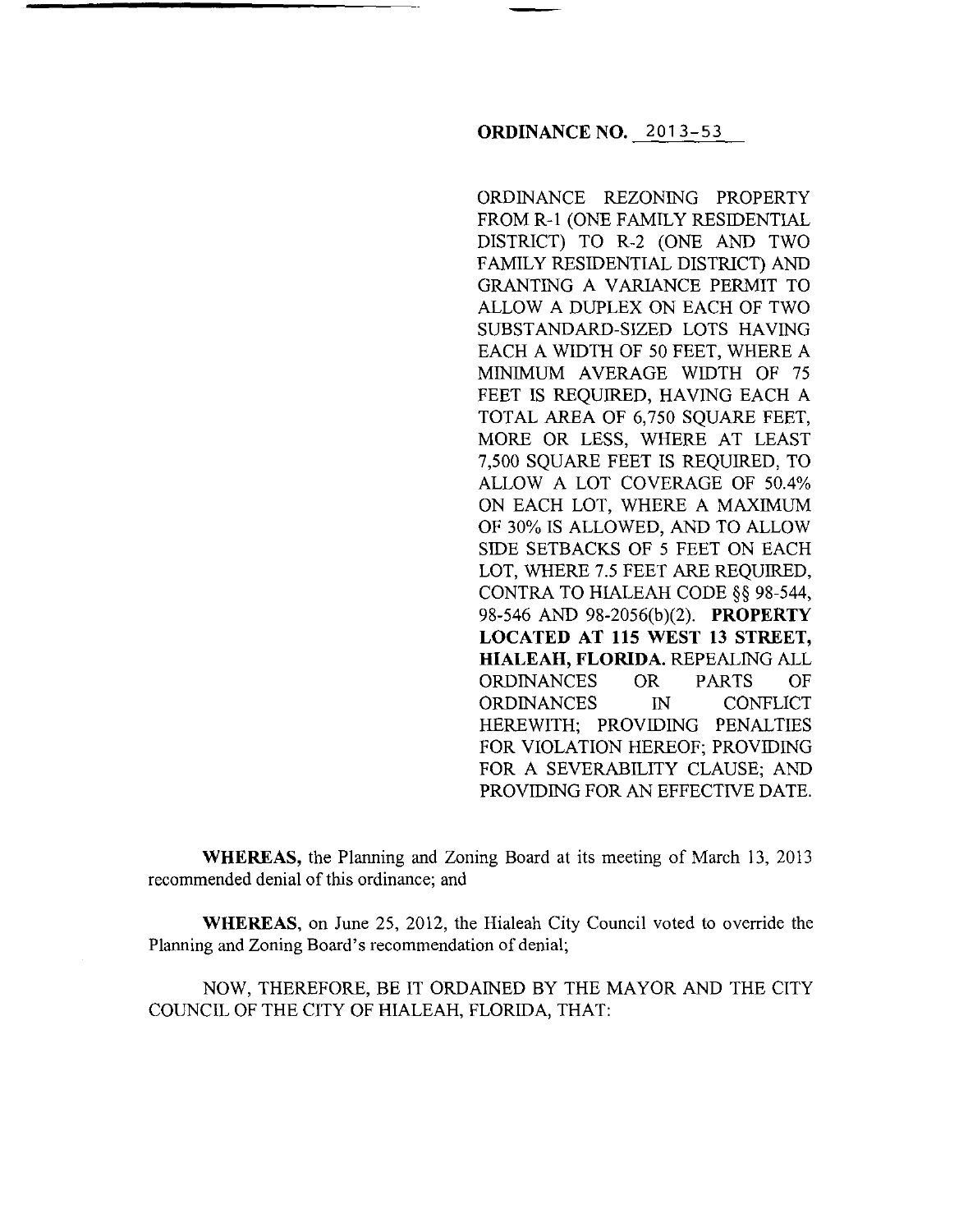**Section 1:**  The Mayor and the City Council of the City of Hialeah, Florida hereby override the Planning and Zoning Board's recommendation of denial of this ordinance.

**Section 2:** The below-described property is hereby rezoned from R-1 (One Family Residential District) to R-2 (One and Two Family Residential District) and is hereby granted a variance permit to allow a duplex on each of two substandard-sized lots having each a width of 50 feet, where a minimum average width of 75 feet is required, having each a total area of 6,750 square feet, more or less, where at least 7,500 square feet is required, to allow a lot coverage of 50.4% on each lot, where a maximum of 30% is allowed, and to allow side setbacks of 5 feet on each lot, where 7.5 feet are required, contra to Hialeah Code§§ 98-544, 98-546 and 98-2056(b)(2) which provide in pertinent part: "The minimum building site in the R-2 one- and two-family residential district shall be one lot or parcel of land containing at least 7,500 square feet of area for each onefamily or two-family residence. Such parcels or lots shall have an average width of at least 75 feet and shall have a minimum average depth of 100 feet.", "In the R-2 one- and two-family residential district, there shall be side yards, the width of each to be not less than ten percent of the average width of the lot, but in no case shall each such side yard be less than 7 *Yz* feet in width." and "In addition, every residential development except R-1 and R-4, and R-3 when developed as R-4 shall comply with the following open space and lot coverage requirements: (2) A maximum of 30 percent of the net residential land area shall be covered with or occupied by the principal residential structure.", respectively. Property located at 115 West 13 Street, Hialeah, Miami-Dade County, Florida and legally described as follows: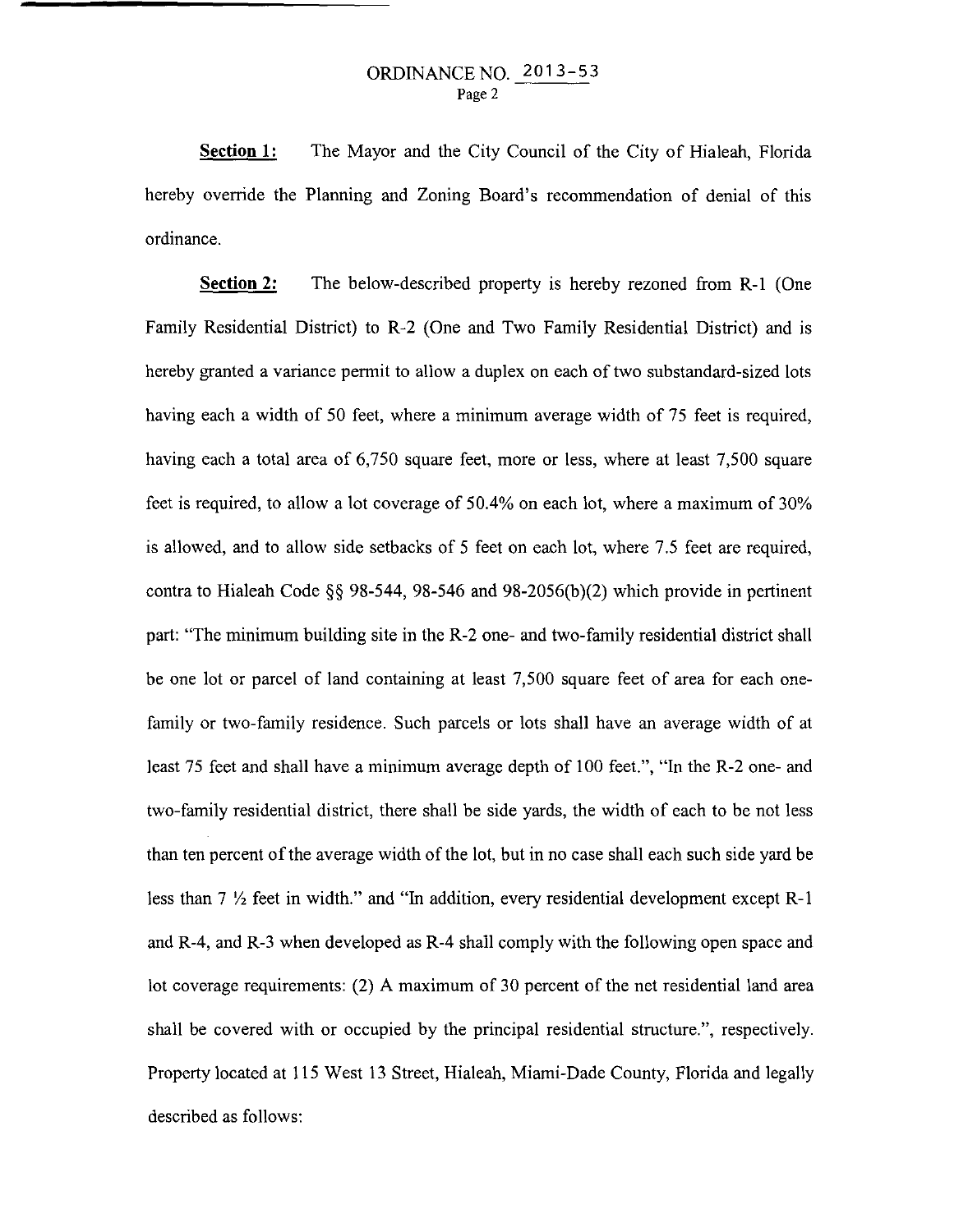LOTS 14 AND 15, IN BLOCK 65, OF HIALEAH 7TH ADDITION, ACCORDING TO THE PLAT THEREOF, AS RECORDED IN PLAT BOOK 9, AT PAGE 6, OF THE PUBLIC RECORDS OF MIAMI-DADE COUNTY, FLORIDA.

## **Section 3: Repeal of Ordinances in Conflict.**

All ordinances or parts of ordinances in conflict herewith are hereby repealed to the extent of such conflict.

**Section 4:** Penalties. Every person violating any provision of the Code or any ordinance, rule or regulation adopted or issued in pursuance thereof shall be punished by a civil penalty not to exceed \$500.00 within the discretion of the court or administrative tribunal having jurisdiction. Each act of violation and each day upon which any such violation shall occur shall constitute a separate offense. In addition to the penalty prescribed above, the city may pursue other remedies such as abatement of nuisance, injunctive relief, administrative adjudication and revocation of licenses or permits.

## **Section 5: Severability Clanse.**

If any phrase, clause, sentence, paragraph or section of this ordinance shall be declared invalid or unconstitutional by the judgment or decree of a court of competent jurisdiction, such invalidity or unconstitutionality shall not affect any of the remaining phrases, clauses, sentences, paragraphs or sections of this ordinance.